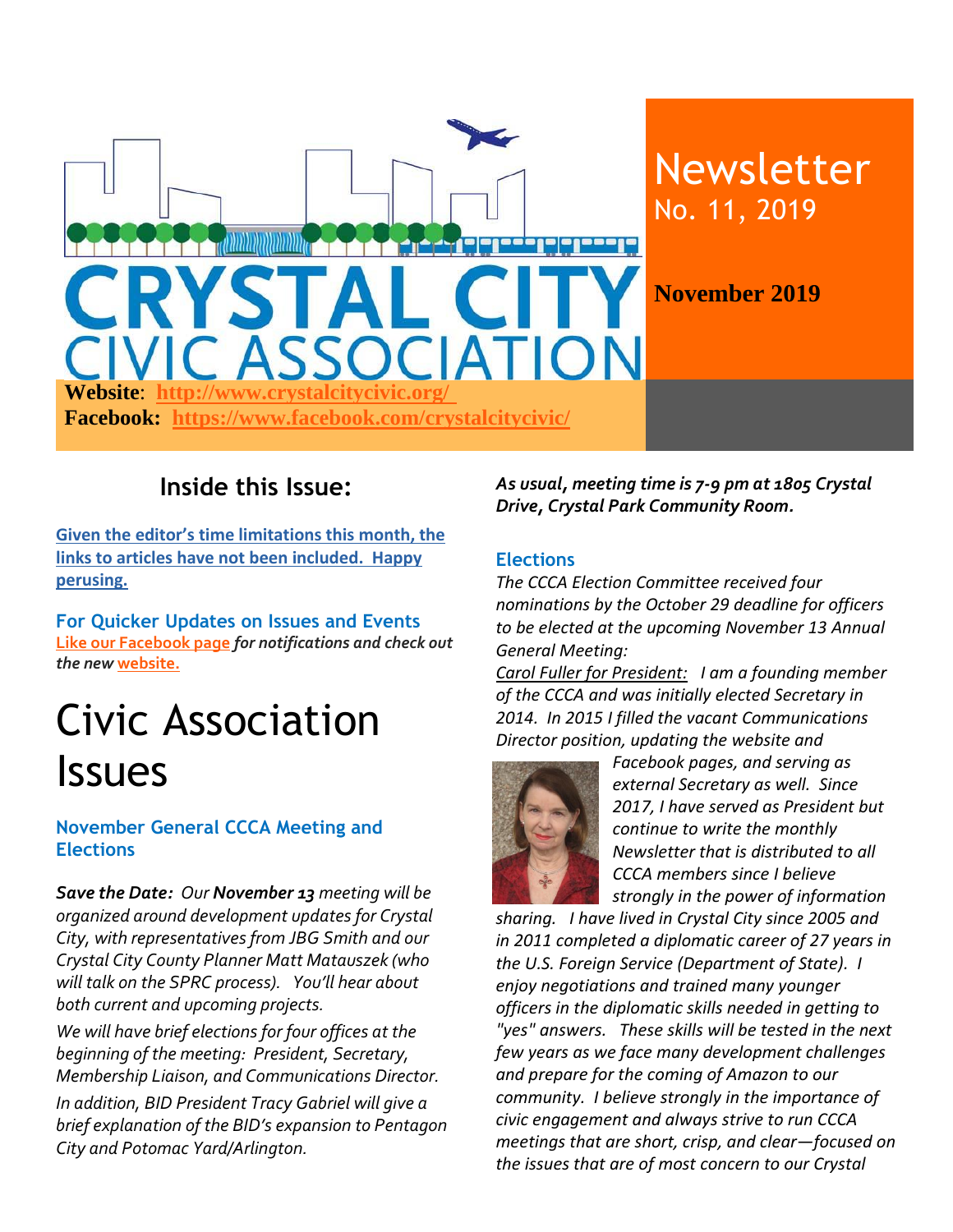*City members. My goal for the next two years is to recruit younger members to serve as officers and carry the CCCA forward into the future. I will continue to call on various Members to delegate responsibility for individual issues as they come up, or simply to help out with organizational or logistical matters.*

*Patricia Heath for Meeting Secretary: I have lived in Crystal City for 30 years, with great enjoyment. I have been involved with the Civic Association since the first meeting in a volunteer capacity, attending* 



*CCCA Executive Committee Meetings, assisting with CCCA General Meeting arrangements, and serving on the election committee and as back-up Meeting Secretary. Before my retirement from the* 

*Postal Service in 2006, I was frequently called upon to take minutes and maintain archives of varied labor-management meetings. Thus, I am familiar with and experienced in the tasks that would be involved in serving as Meeting Secretary, and looking forward to taking on this responsibility in continuing to contribute to our Association.*

*Jacquelyn Bianchi for Communications Director: I've lived in Crystal City for almost a decade. Over the years, I've come to know and love my neighbors - the many movers and shakers, artists and entrepreneurs* 



*that make up Crystal City and the surrounding area. I've seen the neighborhood change drastically already, and there is much more change on the horizon. I want to be a part of preserving our community along the way. When* 

*new buildings go up, so do rents. When new development appears, open spaces disappear. I want to make sure that as our surroundings change, the needs of the residents who live here are represented and heard, loud and clear.*

*Zach Komes for Membership Liaison: I have lived in Crystal City for four years and have appreciated the opportunity to serve as an At-Large Board Member and Membership Liaison since being appointed in early 2019. Our neighborhood will undergo dramatic transformation over the next several years,* 

*providing an incredible opportunity - and responsibility - to proactively advocate to ensure that this growth benefits our residents, neighborhood, and wider community. As our civic* 



*association's voice continues to grow in importance and relevance, we must, as Carol has encouraged, build a "next generation" of civically engaged residents who are actively involved in our work. In particular, we must focus on growing our diversity of renters/homeowners,* 

*ages, races, and perspectives, ensuring our voice represents our full community. To do this, I will work with our Board and partners to expand our membership recruitment efforts, while creating new learning and advocacy opportunities for existing members to get engaged on issues from housing affordability to neighborhood amenities. As someone who works in the community development field in DC and who has built coalitions across diverse backgrounds, I look forward to the opportunity to give back to Crystal City and to help each of you find ways to get more involved in our association.*

#### *Livability Framework*

*Recognizing that the pace of development in the 22202 area is expected to surge from mid-2019 onwards, and that recent community forums have shown that livability is a primary concern in our neighborhoods, the leadership of Crystal City, Aurora Highlands and Arlington Ridge Civic Associations coordinated to develop a "Livability Framework" [\(click here to download\).](http://crystalcitycivic.org/22202-livability-framework%206.23.19.pdf) This document articulates a vision for an integrated, holistic approach to achieving a highly livable community across our diverse neighborhoods and defines a set of livability themes and specific elements. The goal is to encourage a collaborative engagement among residents, the County, developers, property owners and businesses and other organizations to develop and implement an integrated holistic approach to achieving livability across our community. It's a "living document" and we welcome feedback to our email address: [board@crystalcitycivic.org.](mailto:board@crystalcitycivic.org)*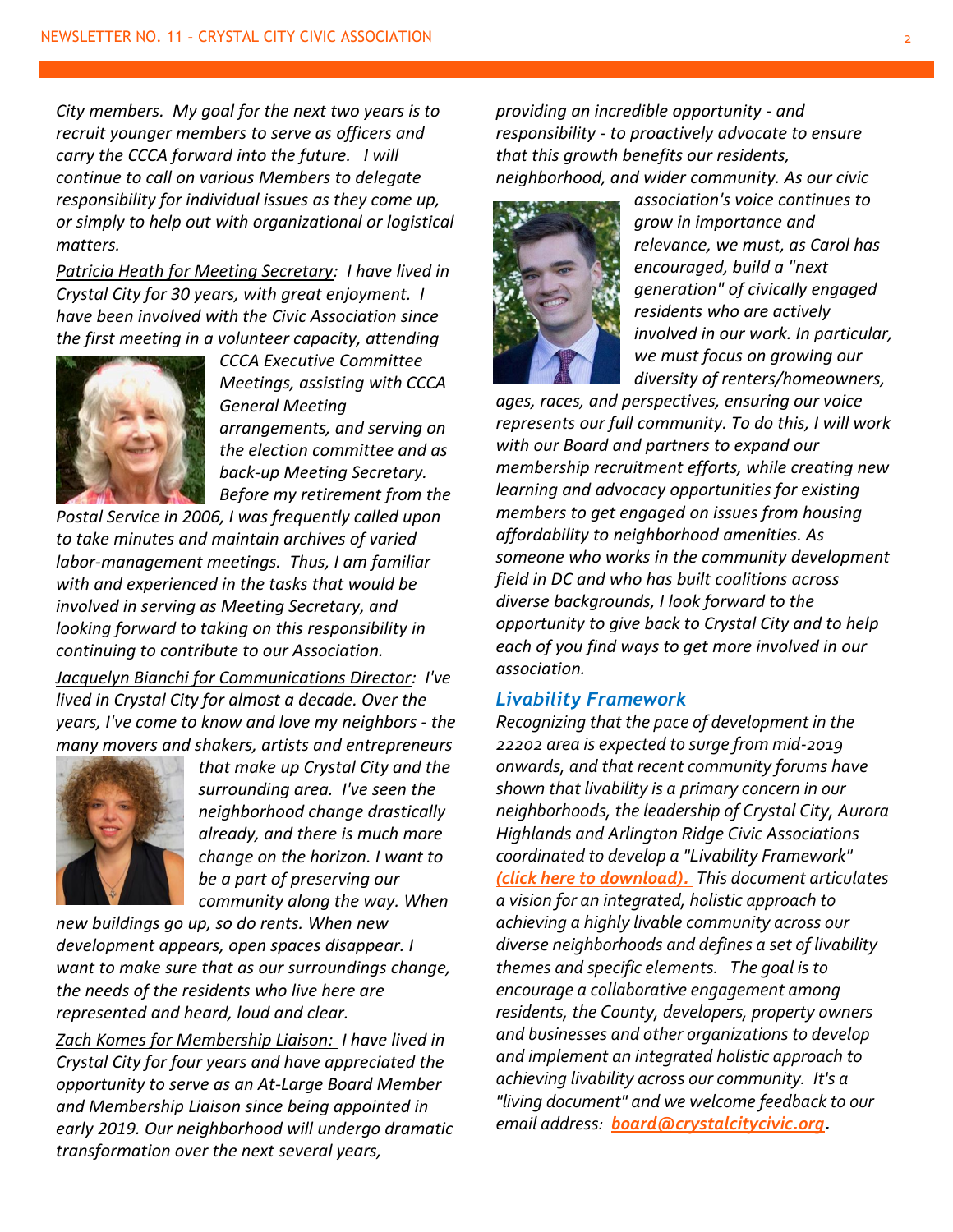*The Washington Business Journal published an [article](https://www.bizjournals.com/washington/news/2019/10/28/arlington-neighbors-working-directly-with-amazon.html) October 28 on our Livability22202 work. The article is subscription only, but here are some highlights:*

*"The civic associations in the three communities closest to Amazon's new headquarters — Crystal City, Arlington Ridge and Aurora Highlands — had watched closely as Arlington officials courted the tech giant, and many welcomed the news that Amazon would bring 25,000 employees to their backyards. But they feared what the spate of new development would mean for existing residents and, crucially, they harbored doubts that the county could mitigate any negative impacts."*

*"The partnership has helped community members take their needs directly to Amazon, and the company's main developer and landlord in the area, JBG Smith. All involved, from the companies to the organizers, hope it will result in better outcomes for the area (colloquially known by its zip code, the 22202) than if they'd simply relied on Arlington's usual processes for managing growth."*

*"The county is glad to see the community engaging directly with the private sector. Matt Mattauszek, Arlington's planning coordinator for the area, wrote in an email that county staff "strongly support the community having those discussions, even if they occur outside of an official county meeting."*

*"The civic groups have drafted a "livability action plan," with a final version to be released soon, with both broad ideals and more specific goals."*

### Amazon in Crystal City

#### **Arlington Officials Not Satisfied with Amazon's Plans for Going Green**

Arlington officials are asking Amazon to go back to the drawing board for its proposed headquarters in Pentagon City to put a greater emphasis on sustainability. The 2.1 million-square-foot proposed office complex at the corner of 15th Street S. and S. Eads Street, is currently pending review by Arlington's Planning Commission and County Board. If plans are finalized on schedule by the end of 2019, demolition is

due to start early next year, according to JBG Smith's Vice President of Development Matt Ginivan, with excavation then lasting through the end of the year. **[Read more here.](https://www.arlnow.com/2019/10/15/amazon-officials-supportive-but-not-satisfied-with-amazons-plans-for-going-greens/?mc_cid=f3dbc661c6&mc_eid=e22d65c5c2)**

#### **Managing the "Amazon Effect"**

Nearly a year after the joint effort from Arlington and Alexandria that led to the winning Amazon bid for HQ2, the neighboring communities are showing no signs of slowing their collaborative efforts. On October 1, Arlington and Alexandria laid the groundwork at a joint work session for cooperating to support inclusive growth and address the impact that Amazon's HQ2 and the planned Virginia Tech Innovation Campus is already having on the two communities. In a joint meeting of the Arlington County Board and Alexandria City Council, the two legislative bodies voiced support for a Statement of Principles to guide their partnership on key policy issues, including developing and protecting affordable housing; assisting small, woman- and minority-owned businesses; and expanding workforce development. The discussion also centered around ensuring new facilities will serve everyone in the communities. **[Read more here.](https://www.arlingtoneconomicdevelopment.com/resources/blog/arlington-alexandria-support-principles-for-inclusive-growth/)**

#### **Amazon now has a timeline for the first HQ2 towers**

If all goes according to plan, work on the first two Amazon HQ2 towers should be underway in 2020, according to Matt Ginivan, a senior vice president of real estate development at JBG Smith Properties (NYSE: JBGS), Amazon's development partner for its second headquarters. Amazon employees could be working in a fully completed 2.1 million square feet by the first three months of 2023, Ginivan said October 14 during the third and final Site Plan Review Committee meeting for the Metropolitan Park project.

During this meeting, Amazon and its development partners presented updates to the site plan and took questions and listened to comments for the better part of two hours on a range of topics — the loading docks were of particular interest to the community. Amazon and JBG Smith executives promised this wouldn't be the last time the companies heard the community out during the building process.

The project should next head to the Arlington Planning Commission and then the county board.

#### **Amazon HQ2 Could Help Boost The Struggling D.C. Hotel Market**

The D.C.-area hospitality market has experienced a decline in key performance metrics this year, but hotel owners see a significant demand boost coming from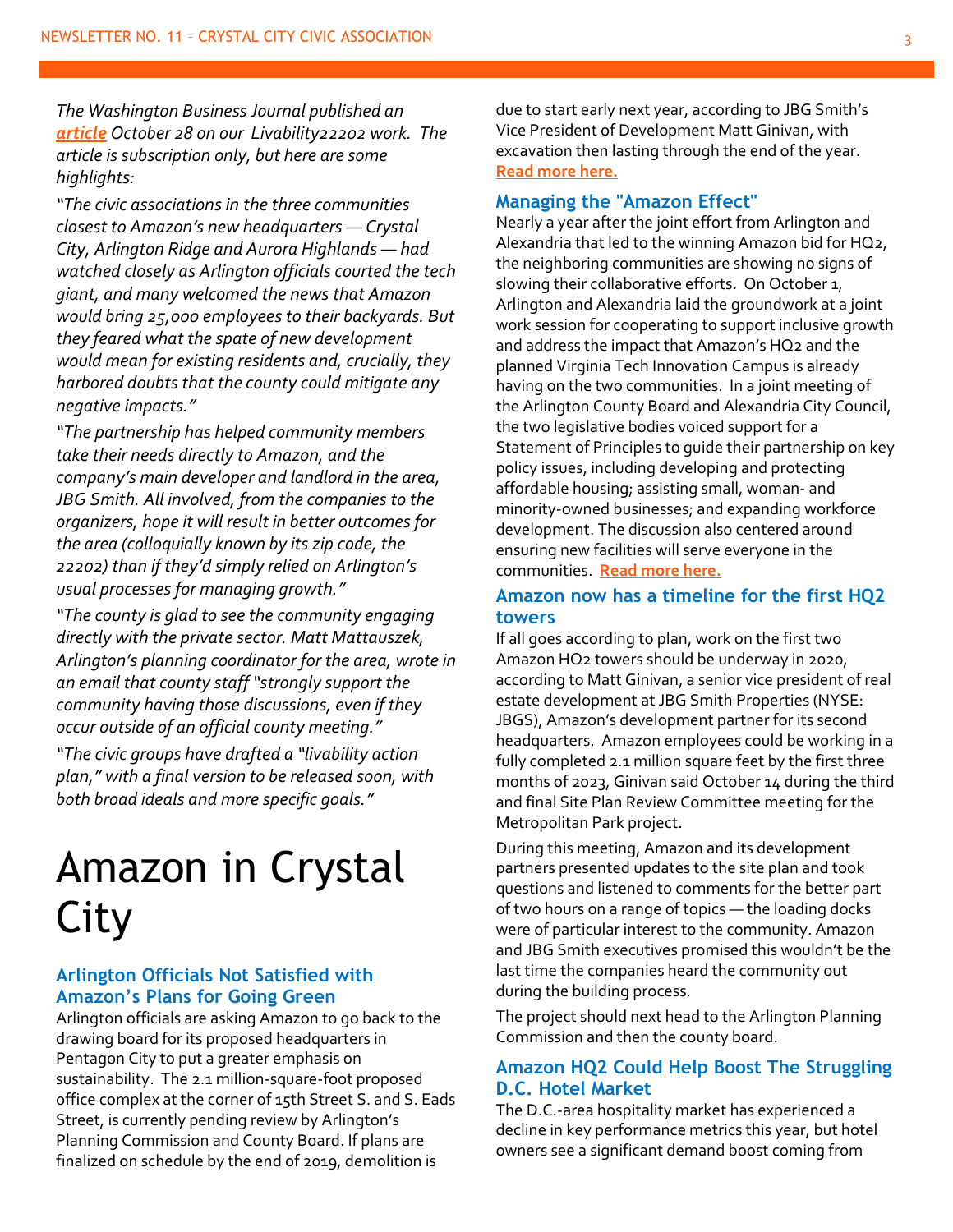Amazon establishing its second headquarters in Northern Virginia. Featured Speaker Thomas Penny President, Donohoe Hospitality Hotel occupancy in the D.C. Metro area during the first seven months of this year was down 2.2% from the same period last year, according to STR. Revenue per available room, or RevPAR — the hotel industry's leading performance metric — was down 1.2%. But hotel developers and brokers are optimistic the region's hospitality market will improve, beginning with the Northern Virginia area. Arlington hotels are already benefiting from the spotlight Amazon HQ2 has put on the area, said Donohoe Hospitality President Thomas Penny, who will speak Oct. 30 at Bisnow's Hotel Leadership, Investment & Management Summit in D.C. Donohoe owns three Residence Inn by Marriott hotels in Arlington's Rosslyn, Courthouse and Ballston neighborhoods. **[Read more](https://www.bisnow.com/washington-dc/news/hotel/amazon-hq2-could-help-boost-the-struggling-dc-hotel-market-101207?utm_source=outbound_pub_67&utm_campaign=outbound_issue_32891&utm_content=outbound_newsletter1&utm_medium=email)  [here.](https://www.bisnow.com/washington-dc/news/hotel/amazon-hq2-could-help-boost-the-struggling-dc-hotel-market-101207?utm_source=outbound_pub_67&utm_campaign=outbound_issue_32891&utm_content=outbound_newsletter1&utm_medium=email)**

#### **Virginia Tech's Temporary Potomac Yard Campus Approved**

With a new special use permit in hand, the first iteration of Virginia Tech's planned campus in Potomac Yard is one step closer to reality. The plans were approved as part of the consent calendar at the Sept. 14 Alexandria City Council meeting. The school will initially be located in the former Dressbarn and Rack Room Shoes spaces and, according to a staff report, will have an enrollment of up to 400 students with a maximum of 55 employees. Those students will be spread out with roughly 25 students per class, and no more than 100 students onsite at any given time. **[Read more](https://www.alxnow.com/2019/10/02/virginia-techs-temporary-potomac-yard-campus-approved/?mc_cid=786d63aa4d&mc_eid=e22d65c5c2) here.**

#### **Here's how much Virginia Tech's first Alexandria campus building is expected to cost**

Virginia Tech is looking to start building the first part of its \$1 billion innovation campus — a 300,000-square-foot academic building — by August 2021. The demand for more tech-savvy graduates requires "rapid execution of this project," the university wrote in documents soliciting a construction manager at-risk. The school expects construction to be completed by February 2024, according to an accelerated timeline Virginia Tech issued in July. The design for the school is expected to be finished by September of next year. The estimated total cost for the building: \$275 million. That's roughly \$208 million for the construction, and about \$67 million toward design, inspection, buying furniture and other fees, said Virginia Tech spokesman Michael Stowe. [Read more here.](https://www.bizjournals.com/washington/news/2019/10/03/heres-how-much-virginia-tech-s-first-alexandria.html?ana=e_ae_set1&j=84188801&t=Afternoon&mkt_tok=eyJpIjoiT1dRM09HUXpNRFJoTXpReSIsInQiOiJDRnpaa2NiaGV3UXZWSzZZXC9scm95elpTMDk1cnJRcm1WcW1ycllzQ2tNYlpjRkp0QitrMmRUbFBzeUc0R284TnZNc1FHdHFzZDhodHVsd3ZsVzAxYTNwQU9WZnA4OE1iaEpnZUZ4Wms3YjkrWVRiK1haNkYwNzE0VVMrWGZITWYifQ%3D%3D)

## Crystal City in Development

#### **New Arlington Community Coalition**

The Arlington Community Coalition, a diverse group of residents, local businesses, community leaders, and nonprofit organizations, has come together to support National Landing's transformation, and to advocate for the benefits these projects will bring to Arlington and the entire region. The benefits are far-reaching: new housing choices, including affordable units; better education, with multiple universities locating campuses nearby; upgraded infrastructure; and an overall boost to the entire local economy.

Our Guiding Principles:

- Promote long-term economic growth and jobs in both Arlington and the entire region.
- Advocate for an inviting sense of community that joins together office, residential, retail, open space and cultural activities in our neighborhoods.
- Support multimodal access and integration, including improved transit, bike lanes, pedestrian facilities and roads.
- Speak out for a mix of housing that adds new options for residents of all income levels without disrupting the preservation of existing units.
- Provide information to educate the community on initiatives that will help transform National Landing

#### What the Arlington Community Coalition will do:

- Work together with a diverse group of civic, charitable and business groups on advancing the principles of the Coalition
- The Coalition will keep members informed on the progression of various development projects
- Be a resource for residents, media, government officials and others to learn about National Landing's transformation
- Provide Coalition members the opportunity to support initiatives that will advance National Landing and support our guiding principles. Examples of ways Coalition members may express their comments and support include:
- Send comments and letters of support to Arlington County Board
- Author or sign supportive letters to the editor or opeds
- Testify in support of projects at public hearings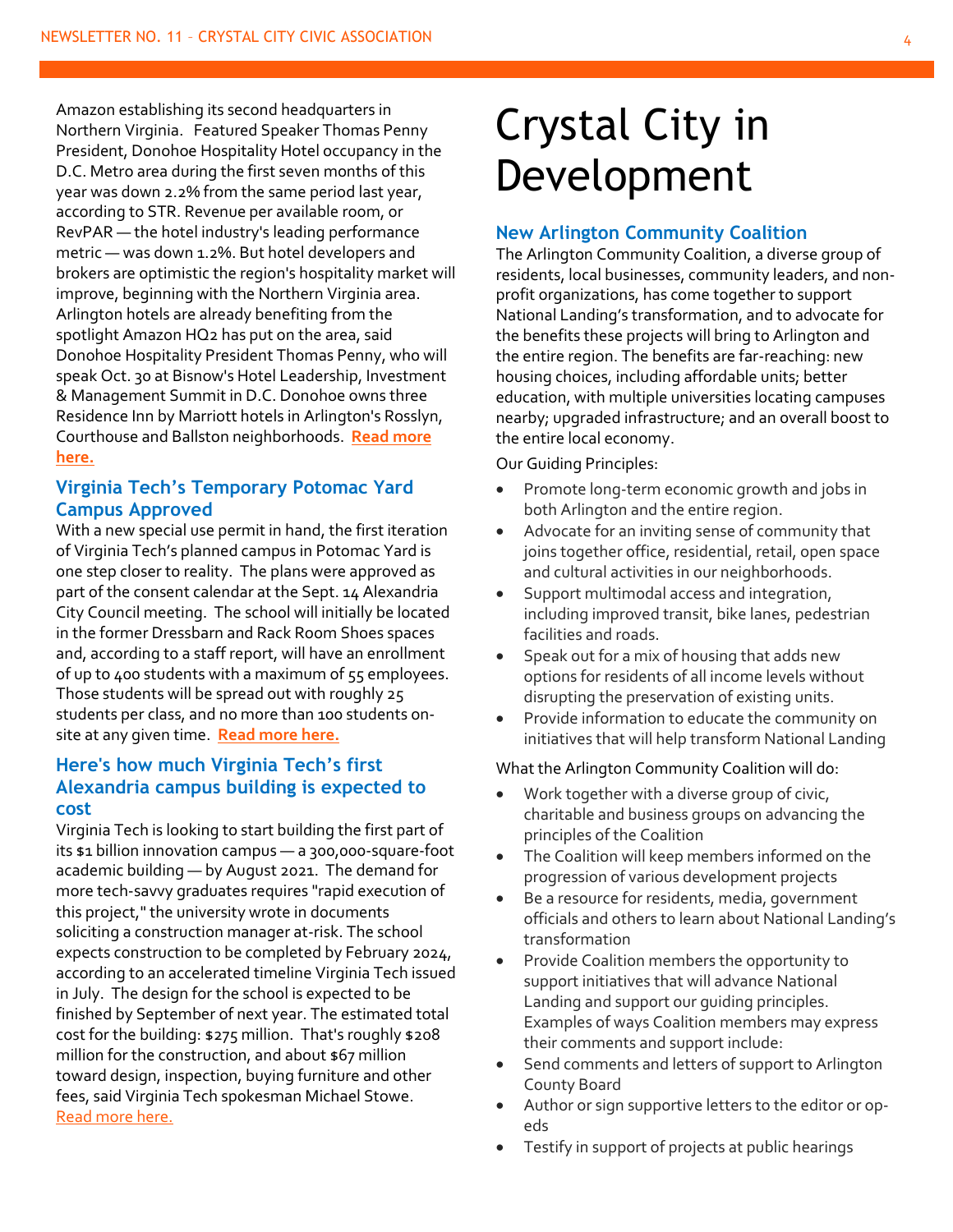• Sign petitions of support

#### **JBG Smith is advancing its transformation of Crystal City. Here's an in-depth look at the plans.**

Plans for JBG Smith Properties' ambitious redevelopment of a half-dozen buildings in Crystal City is coming into focus — and it includes an unusual, Vshaped pair of towers that would stand as a stark contrast against the rest of the neighborhood's skyline**. [Read more here.](https://www.bizjournals.com/washington/news/2019/10/07/jbg-smith-is-advancing-its-transformation-of.html?ana=e_wash_bn_editorschoice&j=84388591&t=Breaking%20News&mkt_tok=eyJpIjoiTkRKak5qaGhNVFkyT0RsayIsInQiOiI2bnZMdWN5NHNHcGRYV3MrbUlwWUZCXC8reWVTZnFOK2dpRFZEMUZudFJDMU5TTzZIem5aenhnelQ0aUxXZW1SZDFwaEE5dHBuQUNOanI1Uk1oMzI0V3pKZ29CUFdyem5XdGZMa0ZkaGxwR0VqZ2VmUlFZOEUxYlZaazdVVGZcL3ZQIn0%3D)**

#### **JBG Smith Announces Massive Redevelopment Plan for Crystal City**

Property owner JBG Smith announced late Tuesday afternoon a major new redevelopment push in Crystal City in the wake of Amazon's arrival. The developer says it is planning to redevelop "approximately 2.6 million



square feet of space across five multifamily buildings and one office building." The buildings include 2000 and 2001 South Bell Street (formerly 2001 Richmond Highway), 223 23rd Street, 2300 Crystal Drive, and 2525 Crystal Drive, which are all within a half mile of the Metro and Amazon's new

headquarters," the company said in a press release. That's addition to JBG's existing plans to renovate an office building at 1770 Crystal Drive, add new apartments to the Riverhouse complex in Pentagon City, and build twin apartment towers at 1900 Crystal Drive. **[Read](https://www.arlnow.com/2019/10/01/breaking-jbg-smith-announces-massive-redevelopment-plan-for-crystal-city/?mc_cid=3eff4299b6&mc_eid=e22d65c5c2)  [more here.](https://www.arlnow.com/2019/10/01/breaking-jbg-smith-announces-massive-redevelopment-plan-for-crystal-city/?mc_cid=3eff4299b6&mc_eid=e22d65c5c2)**

#### **JBG Smith's New Development Plans Include Twin Residential Towers Along 20th Street S.**

A preliminary site plan filing reviewed by ARLnow includes a 688,223 square-foot residential development in Crystal City — a pair of towers at 2000 and 2001 S. Bell Street — replacing an existing building at 2001 Richmond Highway and an adjacent parking lot. That's in addition to four other new, planned buildings — at 223 23rd Street S., 2300 Crystal Drive, and two towers at 2525 Crystal Drive — that were announced late Tuesday afternoon. In all, JBG Smith announced five new residential buildings and one office building — "all within a half mile of the Metro and Amazon's new headquarters." The two S. Bell Street towers will be located across the street from one another on a new, realigned portion of Clark-Bell Street, bounded by 20th Street to the north and the newly renamed Richmond Highway to the west. The proposed buildings include a combined 762 housing units and 54,215 square feet of retail space. **[Read more here.](https://www.arlnow.com/2019/10/02/jbg-smiths-new-development-plans-include-twin-residential-towers-along-20th-street-s/?mc_cid=3eff4299b6&mc_eid=e22d65c5c2)**

#### **JBG Smith is Adding Thousands More Apartments: What About a School?**

The public elementary school that serves the area, Oakridge Elementary in the Arlington Ridge neighborhood, already is facing significant overcrowding. While apartment buildings catering to younger workers are unlikely to generate an abundance of students — in 2015 it was reported that the entire 1,670-unit Riverhouse complex in Pentagon City only housed 30 Oakridge students — the redevelopment plans are still raising an eyebrow among those monitoring school capacity issues. Local officials tell ARLnow that there are no specific plans in the works for building a new school to accommodate new students in the area. There has been past discussion, however, of Vornado (now JBG Smith) providing a site for a new school. **[Read more here.](https://www.arlnow.com/2019/10/11/jbg-smith-is-adding-thousands-more-apartments-what-about-a-school/?mc_cid=08e78aaf54&mc_eid=e22d65c5c2)**

#### **Crystal Drive between 26th and 27th Streets now two-way**

On Friday, Oct. 4, Crystal Drive between 26th and 27th Streets South changed from one-way northbound to two-way traffic. 27th Street between Crystal Drive and South Clark Street also changed to two-way operations. Crystal Drive from 27th Street all the way up to 12th Street is now a two-way street.

#### **Crystal City Apartment Tower Approved**

Crystal City's Verizon site will be redeveloped with a 19 story apartment tower within walking distance of Metro that will include 12 affordable housing units, under a plan approved October 19 by the Arlington County Board. The Board voted unanimously to approve the vacation of a portion of the right-of-way for Old South Eads Street, a rezoning and site plan amendment for the proposed redevelopment. D eveloper LCOR has agreed to provide on site seven two-bedroom and five onebedroom affordable units that will be contractually committed to remain affordable for 30 years. Two units will be fully accessible. The developer also will contribute \$1.059 million to the County's Affordable Housing Investment Fund. The building will achieve a Leadership in Energy Efficiency and Design (LEED) Silver certification.

The approved tower, located at 400 11th Street South on a nearly one-acre site, will front County-owned property (the "Teardrop Parcel") and 11th Street South to the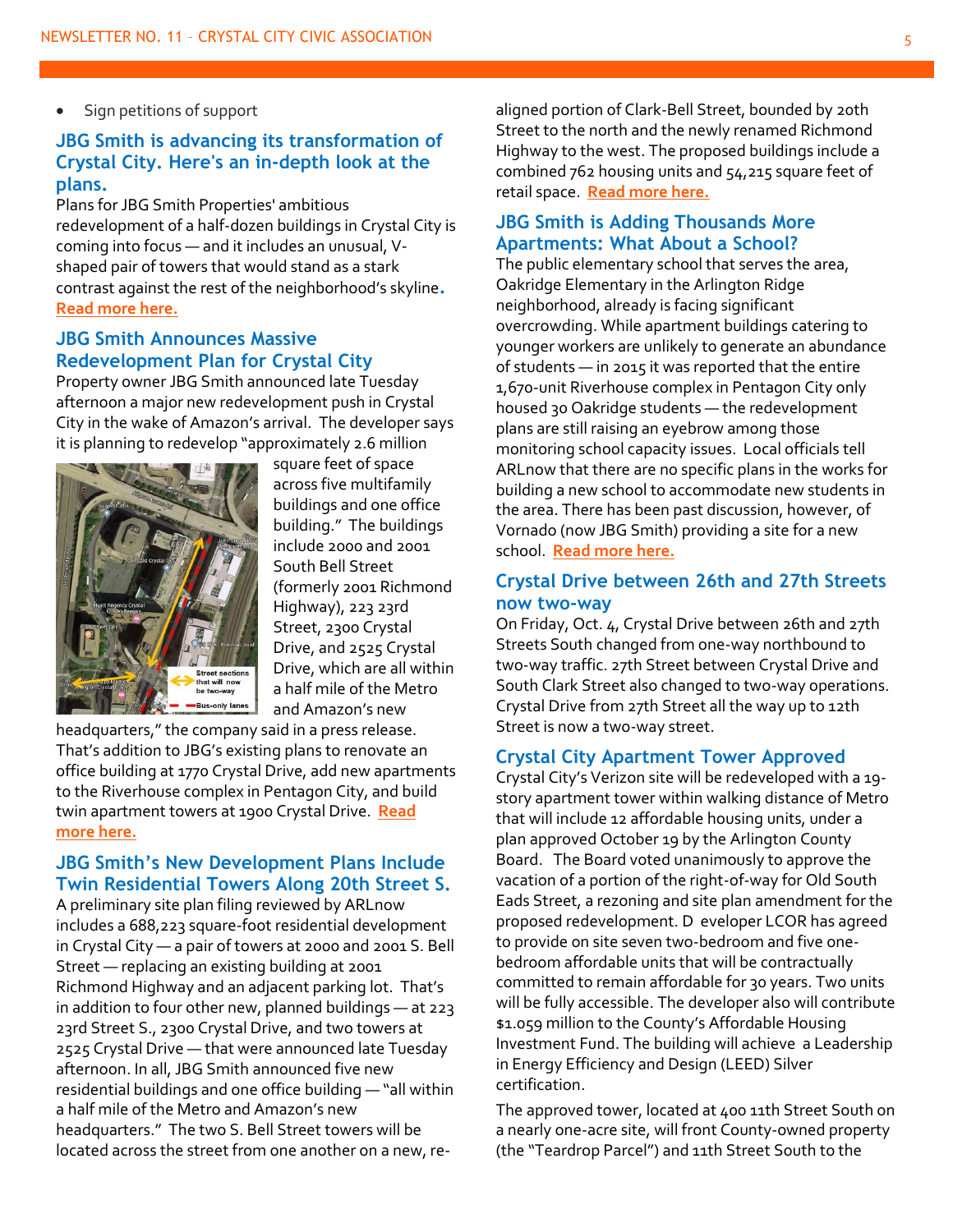north and 12th Street South to the south. The building will be divided into two sections at the 11th floor, with an offset between the upper and lower sections, and will include a 19th-floor terrace for residents. The apartments will be built above ground floor retail and a three-level underground parking garage with 148 parking spaces. **[Read more here.](https://newsroom.arlingtonva.us/release/crystal-city-apartment-tower-approved/)**

*CCCA Board comment: Much of the Board discussion centered on the Teardrop park which will be moving forward soon…big win for Crystal City and the larger community. Funds contributed by LCOR for the two buildings total \$2.6M. Park planning will begin within 6 months with the usual process and community participation, and it's anticipated that the funds will be sufficient. LCOR will use the narrow southern tip of the proposed park for building construction staging so that won't interfere with park development. (Might be the best place for a fenced dog park.) The new building should be ready for occupancy in late 2022.*

#### **Dweck pitches new grocery store, other retail for Crystal City**

D.C.-based Dweck Properties is pitching a nearly 16,000 square-foot "urban format grocery store" for the base of its Crystal Plaza apartments, according to plans filed with Arlington County this summer. Dweck is hoping to add roughly 38,000 square feet of retail to a plaza in front of the apartments, located at 2111 Richmond Highway. The neighborhood currently lacks many grocery options, a key concern for county officials as thousands of Amazon.com Inc. (NASDAQ: AMZN) workers prepare to move into the area. However, this new grocer would sit just a few blocks from a similar small-format store set to be included in a big redevelopment from JBG Smith Properties (NYSE: JBGS) fronting Crystal Drive between 18th Street South and 15th Street South. **[Read more here.](https://www.bizjournals.com/washington/news/2019/10/02/dweck-pitches-new-grocery-store-other-retail-for.html?ana=e_ae_set1&j=84163391&t=Afternoon&mkt_tok=eyJpIjoiWldZek56a3lPVFZqWlRJMiIsInQiOiJlb09OTmtoVXdhQUowQTY0TGlIcTlcL1JaN3VlcTRcL3JnZzFWV2h5ZTFJVis2b1I1Uk1PYjViZGh1Q2E5eGlyZW9vNnBlbWY0OXZnQ3RMSTJRTlwvNWk5MzJPeE1HdEJXUlp0YThMVUxCUzB5K2w4NzlXdlRuK0RmNUcyWk5XNFYrZiJ9)**

#### **Winning Concept Selected to Create Mural on the Exterior of Synetic Theater**

A dynamic mural featuring flowing line art in mint and black and a vivid pink background will soon adorn the façade of Synetic Theater, the Crystal City Business



Improvement District (BID) announced October 21. Created by artist Jay Shogo, the concept was named the winning design in the competition the BID launched in partnership with JBG SMITH, Arlington County and Synetic Theater to reimagine the exterior of the theater, which sits adjacent to 1800 South Bell Street in Crystal City. Mr. Shogo, whose inspiring murals can be found in prominent locations throughout the world, created a design that is a reflection of the vibrancy, creativity and characteristics of the overall Crystal City area. His mural will feature curving lines and connecting dots representing the flow of time that links the past, present and future, and the connections between human beings and their community. A recessed shadow wall in an eyecatching pink hue will incorporate a chain of curving lines. In enlivening the façade of one of its premier



cultural institutions, the BID hopes to amplify the pedestrian experience and draw further attention to the vital role that arts and culture play in Crystal City. Shogo is slated to start painting this month, with the mural

expected to finish by mid-November. **[Read more here.](https://www.washingtonian.com/2019/10/21/check-out-the-new-mural-coming-to-crystal-city/)**

#### **Honors to BID Members**

Crystal City BID President Tracy Gabriel was named to the Washington Business Journals List of 100 New Guard of Business Leaders—those who are building and growing a new class of companies or reshaping older ones. They're helping redefine our business community. **[Read more here.](https://www.bizjournals.com/washington/news/2018/10/23/who-needs-power-100-meet-washingtons-new-guard-of.html)** Senior Events Manager Cassie Hurley Cassie Bate Hurley is a recipient of the 2019 40 Under 40 awards presented by Leadership Center for Excellence. The award honors trailblazers who have demonstrated exceptional leadership in the personal or professional sphere and are devoted to creating positive change within the DC region. Ms. Hurley, along with the other honorees, will be recognized for the positive impact of their leadership today at a luncheon at Army Navy Country Club in Arlington, VA. **[Read more here.](https://www.crystalcity.org/item/40-under-40)**

#### **Crystal City BID's CC2DCA Feasibility Study Receives Top Industry Honor**

The BID's study to identify options for a direct and walkable link between Crystal City and Ronald Reagan Washington National Airport (DCA) is the recipient of the International Downtown Association's (IDA) 2019 Downtown Achievement Pinnacle Award. The award was presented during IDA's 65th Annual Conference and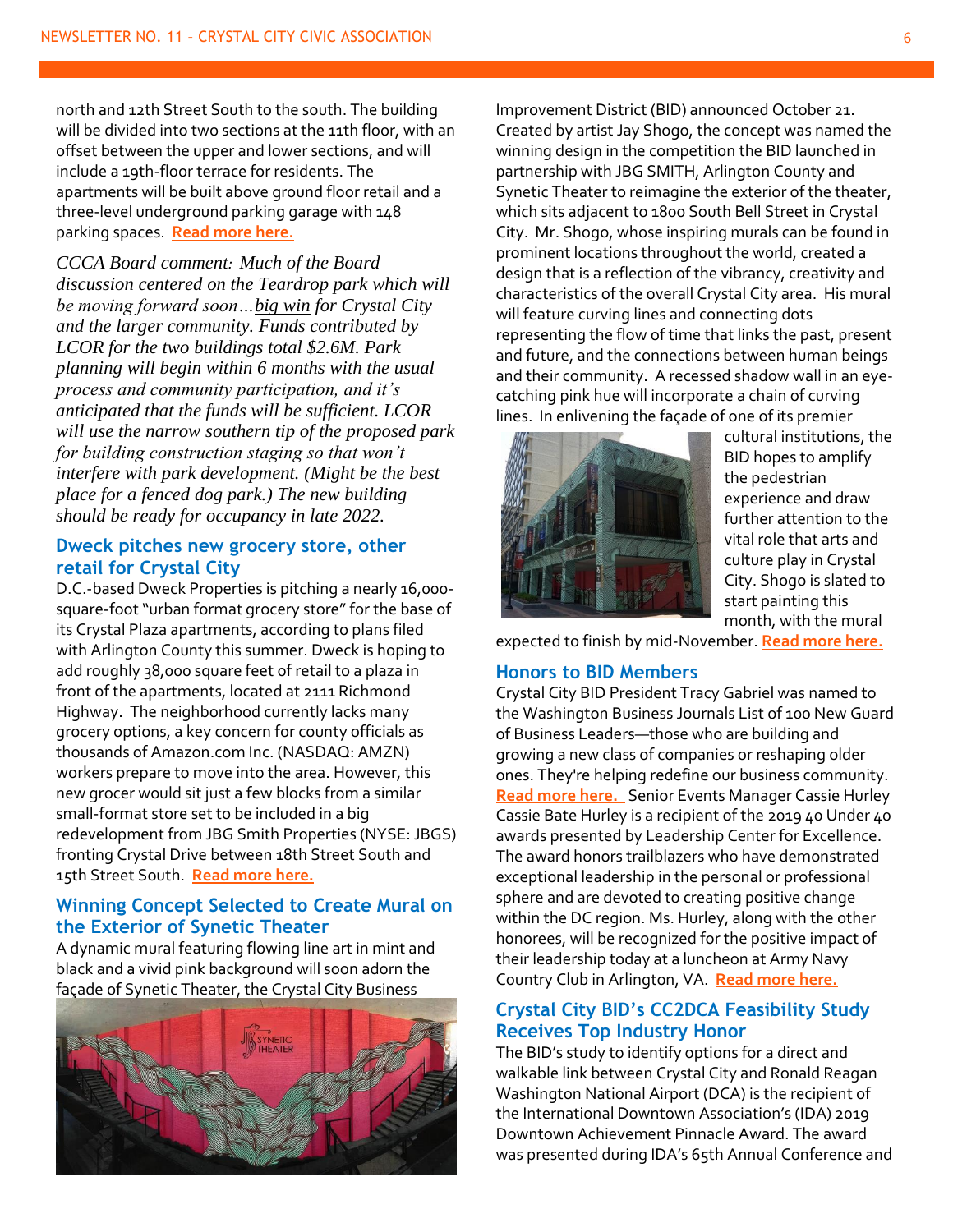Tradeshow in Baltimore, MD. Each year, IDA recognizes outstanding projects as winners of the Downtown Achievement Awards which identify improvements to urban centers by dedicated organizations around the globe. The industry's highest recognition, the Pinnacle Award, represents the most creative and inspiring innovations in urban place management. The CC2DCA Intermodal Connection Feasibility Study won in the Planning category.

#### **Want Park Benches in Long Bridge Park?**

After several years of consideration, the County has now listed an opportunity for citizens to contributet to buying benches for parks. We've long wanted benches in Long Bridge Park. **Here['s how you can contribute now.](https://parks.arlingtonva.us/commemorate-donate/)** If there's enough interest, a fundraiser might be started. The Park benches are \$3000.

#### **Community Group Pushing for a Dog Park in Pentagon City**

Pentagon City Dogs recently submitted a proposal to Arlington County officials calling for a new, 25,000 square foot dog park within Virginia Highlands Park, an 18-acre collection of athletic fields, tennis courts, and some wooded areas at 1600 S. Hayes Street, across from the mall. Currently, there are no established, public dog parks in the 22202 zip code and dogs are not permitted off-leash in Virginia Highlands Park. Supporters say a little-used portion of the park between a softball field and 15th Street S. could be an ideal location. **[Read more](https://www.arlnow.com/2019/10/29/community-group-pushing-for-a-dog-park-in-pentagon-city/?mc_cid=7b3c769730&mc_eid=e22d65c5c2)  [here.](https://www.arlnow.com/2019/10/29/community-group-pushing-for-a-dog-park-in-pentagon-city/?mc_cid=7b3c769730&mc_eid=e22d65c5c2)**

#### **New 395 Express Lanes calls for an E-ZPass® or E-ZPass® Flex**

As the two I-395 HOV lanes are becoming three Express Lanes, it means big things for the way traffic moves in the area and how you move with it. If you've been driving the HOV lanes and want to continue carpooling on them, you'll need an E-ZPass® Flex. When you drive with two or more people, for a total of three or more in the car, you can switch your Flex to show "HOV ON" and ride the Lanes for free. The new Lanes also allow for individual drivers or drivers with just one passenger to use the Lanes by paying the toll. To pay a toll to use the Lanes, you'll need an E-ZPass® or an E-ZPass® Flex set to HOV OFF. All current I-395 HOV entrance ramps in Arlington County will become Express Lanes entrances, requiring an E-ZPass® or an E-ZPass® Flex. This includes the ramps from S. Eads Street and from the regular lanes to go northbound to the 14th Street Bridge into D.C. These rules apply 24 hours a day, 7 days a week. If you have questions about these changes or the 395 Express

Lanes, head over to our website: **<https://www.expresslanes.com/faqs.>**

To get your Virginia E-ZPass®, head over to **<https://www.ezpassva.com/>**

#### **The Little Beet Set to Open at Pentagon City Mall By End of October**

Gluten-free and plant-focused eatery The Little Beet expects to open its second Arlington location by the end of the month. Little Beet is currently under construction in the food court level of the Fashion Center. **[Read more](https://www.arlnow.com/2019/10/03/the-little-beet-will-blossom-in-pentagon-city-mall-by-the-end-of-the-month/?mc_cid=11826e509d&mc_eid=e22d65c5c2)  [here.](https://www.arlnow.com/2019/10/03/the-little-beet-will-blossom-in-pentagon-city-mall-by-the-end-of-the-month/?mc_cid=11826e509d&mc_eid=e22d65c5c2)**

#### **Roasted Corn Stand "Shuck Shack" Opens in Pentagon City Mall**

Florida-based roasted corn stand "Shuck Shack" has opened its first Arlington location in the Fashion Centre at Pentagon City. The fast-casual stand, which specializes in gourmet roasted corn topped with butter and/or seasonings such as Old Bay and chili powder, first opened earlier this month on the food court level of the mall next to the Forever 21 store entrance. **[Read more](https://www.arlnow.com/2019/10/16/roasted-corn-stand-shuck-shack-opens-in-pentagon-city-mall/?mc_cid=0ef24eb049&mc_eid=e22d65c5c2)  [here.](https://www.arlnow.com/2019/10/16/roasted-corn-stand-shuck-shack-opens-in-pentagon-city-mall/?mc_cid=0ef24eb049&mc_eid=e22d65c5c2)**

#### **New Consignment Boutique 'Agents in Style' Opens in Crystal City**

A new women's luxury consignment boutique is now open in Crystal City. Agents in Style (576 23rd Street S.) features curated collections of designer clothing in sizes 0-3X, offered for a third of the normal retail price. **[Read](https://www.arlnow.com/2019/10/02/new-consignment-boutique-agents-in-style-opens-in-crystal-city/)  [more here.](https://www.arlnow.com/2019/10/02/new-consignment-boutique-agents-in-style-opens-in-crystal-city/)**

### Arlington County Issues

#### **General Election November 5**

Arlington voters will cast their general election ballots on



Tuesday, **Nov. 5.** Offices on the ballot in Arlington will be Senate of Virginia (30th, 31st, and 32nd Districts), Virginia House of Delegates (45th, 47th, 48th, and 49th Districts), Commonwealth's Attorney, Sheriff, Commissioner of

Revenue, Treasurer, two County Board seats, and School Board. You will only have 1 Senate and 1 House District that is determined by where you live. There are no bond questions or constitutional amendments on the 2019 ballot. All Arlington voters will have the remaining offices. To check your registration, log on to the **[Citizen](https://vote.elections.virginia.gov/VoterInformation)**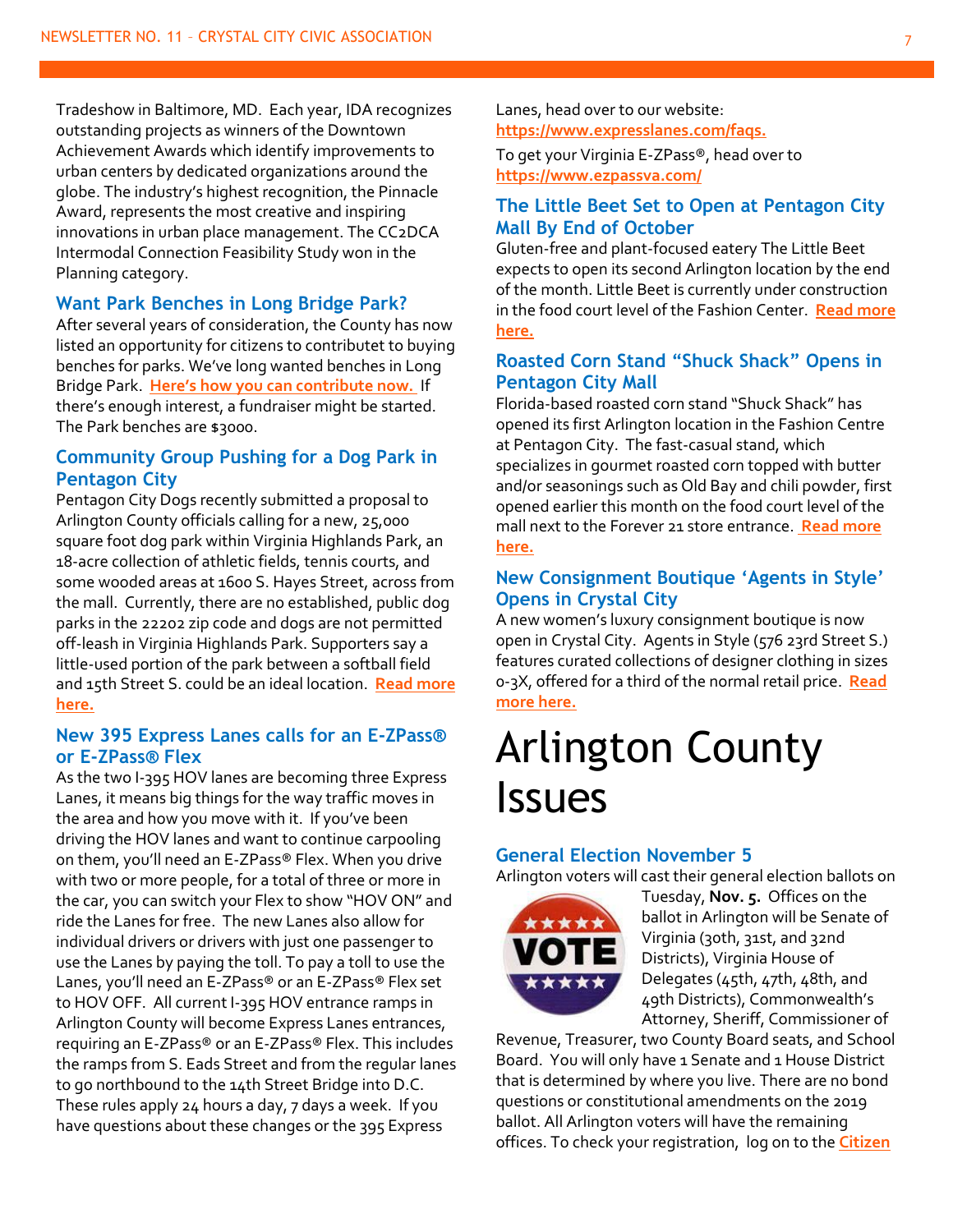**[Portal](https://vote.elections.virginia.gov/VoterInformation)** at the Department of Elections or to see a sample ballot, **[check here.](https://vote.arlingtonva.us/elections/)**

#### **APS To Incorporate Cloud-Based Curriculum Next Year, Courtesy of Amazon**

Starting next year, Arlington Public Schools will [incorporate cloud-based learning curriculum from](https://www.arlnow.com/2019/10/31/fire-department-keep-pets-out-of-four-mile-run/?mc_cid=d6e86f2adb&mc_eid=e22d65c5c2) Amazon Web Services into the classroom. AWS Educate is the e-commerce giant's K-12 initiative, designed to get students comfortable with the basics of cloud computing and artificial intelligence tools. The service is available online at a fee for all educators and interested students 14 years or older. However, in late September, Gov. Ralph Northam (D-Va.) announced a partnership with AWS Educate across select Virginia universities, community colleges, and four K-12 school districts in the state, including APS. **[Read more here.](https://www.arlnow.com/2019/10/24/aps-to-incorporate-cloud-based-curriculum-next-year-courtesy-of-amazon/?mc_cid=67d16bfc16&mc_eid=e22d65c5c2)**

#### **Arlington County Board to Consider E-Scooter Regulations**

The Arlington County Board will hold a public hearing and consider regulations for e-scooters and other shared mobility devices at its November 2019 Board Meeting, after receiving the **[evaluation of staff's yearlong](https://transportation.arlingtonva.us/scooters-and-dockless-bikeshare/)  [demonstration project](https://transportation.arlingtonva.us/scooters-and-dockless-bikeshare/)** launched in October 2018. Noting that 62 percent of e-scooter riders report always or often using bike lanes, and 24 percent reported using shared lanes with cars, staff proposed allowing scooters upon any sidewalk except along streets where protected bicycle lanes are available in the direction of travel. The ordinance would set a maximum speed of 15 mph for onstreet e-scooter rides and 20 mph for power-assisted bicycles, with a maximum sidewalk speed of six mph for all devices. *[Note: This would mean scooters anywhere](https://newsroom.arlingtonva.us/release/arlington-county-board-to-consider-e-scooter-regulations/)  [in Crystal City where there is no bike line.](https://newsroom.arlingtonva.us/release/arlington-county-board-to-consider-e-scooter-regulations/)* **Read more [here.](https://newsroom.arlingtonva.us/release/arlington-county-board-to-consider-e-scooter-regulations/)**

#### **Evaluation report on e-bike/e-scooter pilot program**

This report provides the results of the evaluation of the Arlington County **[Shared Mobility Devices \(SMD\) Pilot](https://transportation.arlingtonva.us/scooters-and-dockless-bikeshare/)  [Program.](https://transportation.arlingtonva.us/scooters-and-dockless-bikeshare/)** The pilot, which started in October 2018, allows operators to deploy e-bikes and e-scooters throughout the County**[. Evaluation Report \(pdf\)](https://arlingtonva.s3.amazonaws.com/wp-content/uploads/sites/19/2019/09/ARL_SMD_Evaluation_Final_Report_092519.pdf)** The report includes trends in device deployment and usage as well as feedback from the community. SMD performance was primarily evaluated against the County's transportation goals, as documented in Arlington's Master Transportation Plan, pertaining to increased mobility, accessibility, equity, sustainability and efficient management of transportation options. Conclusions and recommendations offered in this report are not necessarily the final conclusions or

recommendations of staff to the County Board, but they represent the professional judgment of the evaluation team. **[Read more here.](https://content.govdelivery.com/accounts/VAARLINGTON/bulletins/263ab04)**

#### **ACFD Urges People, Pets to Avoid Four Mile Run**

The Arlington County Fire Department is working to mitigate a chemical odor and sheen on Four Mile Run near Barcroft Park. The department has been providing updates about the hazmat incident on social media, saying Thursday afternoon that the source was a leaking underground oil tank along Columbia Pike near the Fairfax County border. We are working with our neighboring jurisdictions and the State to mitigate the situation," ACFD said via Twitter. "The HazMat Team has taken steps in @ArlingtonVA County to minimize the effects on the environment." In the meantime, ACFD says people and pets should stay away from Four Mile Run downstream of Columbia Pike. **[Read more](https://www.arlnow.com/2019/10/31/fire-department-keep-pets-out-of-four-mile-run/?mc_cid=d6e86f2adb&mc_eid=e22d65c5c2)  [here.](https://www.arlnow.com/2019/10/31/fire-department-keep-pets-out-of-four-mile-run/?mc_cid=d6e86f2adb&mc_eid=e22d65c5c2)**

#### **APS Proposes Major Elementary School Swap to Deal With Capacity Issues**

Arlington Public Schools may shuffle nearly a quarter of its elementary school students around to combat the county's persistent overcrowding problems. During a press briefing October 30, school officials proposed moving the majority of McKinley Elementary School students to the new Reed Elementary School, among other switches. The Arlington School Board is expected to take action on one of two final proposals during its meeting on February 6, 2020. If approved, it would take effect for the 2021-22 school year, per APS spokesman Frank Bellavia. **[Read more here.](https://www.arlnow.com/2019/10/31/aps-proposes-major-elementary-school-swap-to-deal-with-capacity-issues/?mc_cid=d6e86f2adb&mc_eid=e22d65c5c2)**

#### **Alexandria, Arlington take first steps to collaborate as Amazon growth looms**

Alexandria and Arlington elected officials took their first tentative steps Tuesday toward working together to address the expected growth and disruption brought by the arrival of Amazon's second headquarters in the next decade. A two-hour joint meeting of the Alexandria City Council, the Arlington County Board and their two managers established that they'll prioritize working together on housing affordability, workforce development and small-business assistance. **[Read more](https://www.washingtonpost.com/local/virginia-politics/alexandria-arlington-take-first-steps-to-collaborate-as-amazon-growth-looms/2019/10/02/2bb8818a-e4bd-11e9-b403-f738899982d2_story.html?wpisrc=nl_lclheads&wpmm=1)  [here.](https://www.washingtonpost.com/local/virginia-politics/alexandria-arlington-take-first-steps-to-collaborate-as-amazon-growth-looms/2019/10/02/2bb8818a-e4bd-11e9-b403-f738899982d2_story.html?wpisrc=nl_lclheads&wpmm=1)**

#### **Noise prompts Va. lawmaker to press FAA on runway changes at Reagan National Airport**

Proposed changes to the routes planes take landing at or leaving Reagan National Airport will mean increased noise over neighborhoods — and that's prompted a Northern Virginia lawmaker to seek an explanation from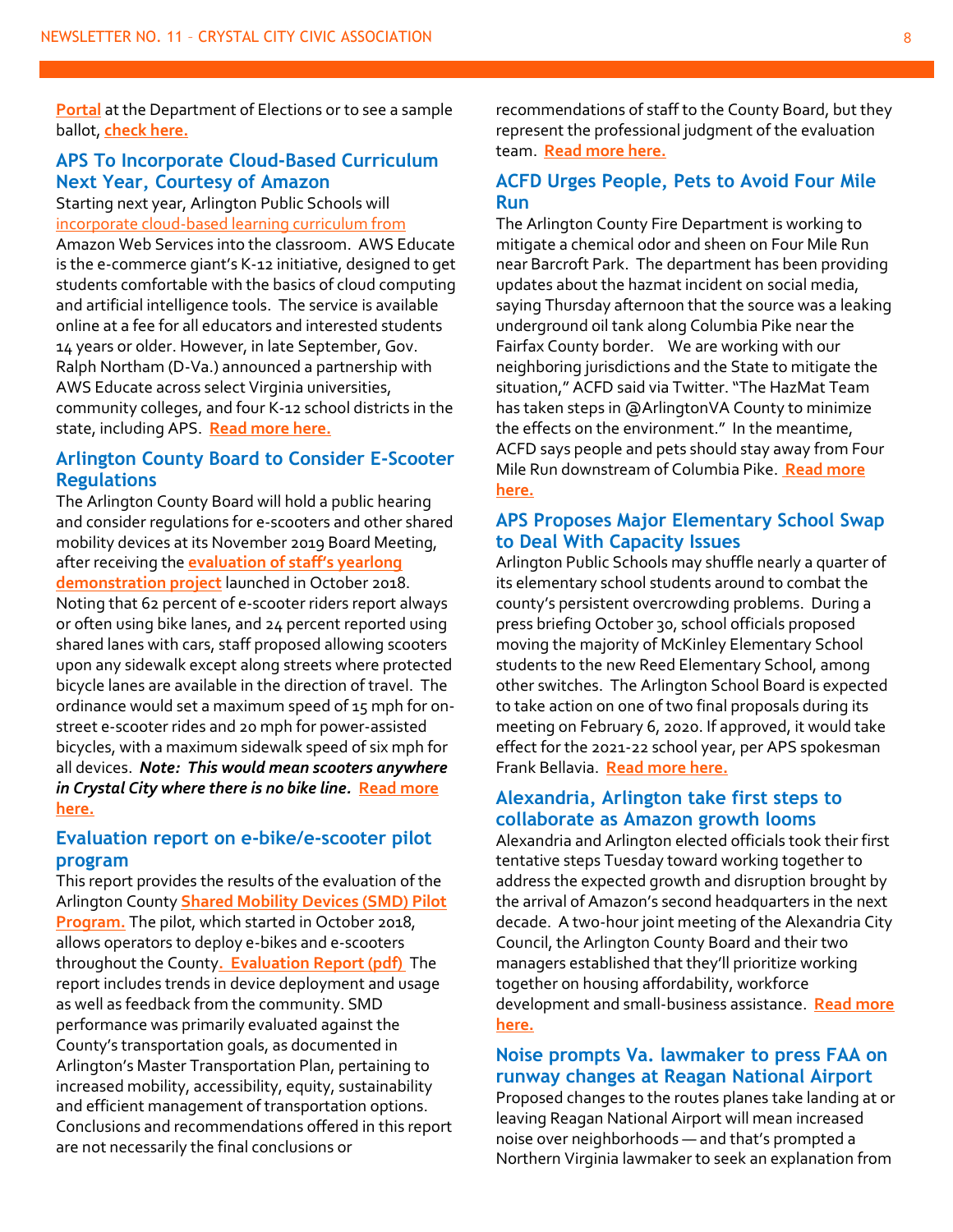the Federal Aviation Administration. Congressman Don Beyer, of Virginia's 8th District, which includes cities surrounding Reagan Airport, has sent a letter to FAA Administrator Stephen Dickson saying the plan to change flight paths to accommodate U.S. Secret Service needs is being done without input from communities that will be affected by increased noise. **[In his letter,](https://beyer.house.gov/uploadedfiles/letter_to_faa_re_p56_changes_10.24.19.pdf)** Beyer recounted that the FAA was notified by the Secret Service in August 2018 about planes flying into restricted airspace, and asked to take action. **[Read more here.](https://wtop.com/virginia/2019/10/noise-prompts-va-lawmaker-to-press-faa-on-runway-changes-at-reagan-national-airport/)**

#### **RFP Released for Aircraft Noise Analysis**

Arlington County and Montgomery County, Maryland, have jointly released a Request for Proposals (RFP) for consulting services in support of a study of aircraft noise proximate to Reagan National Airport. **[The RFP \(20-042\)](https://m.vendor.epro.cgipdc.com/Vendor/public/VBODetails.jsp?DOC_CD=RFP&DEPT_CD=LA55&BID_INTRNL_NO=153408&BID_NO=20-042-RFP&BID_VERS_NO=2)  [can be viewed online.](https://m.vendor.epro.cgipdc.com/Vendor/public/VBODetails.jsp?DOC_CD=RFP&DEPT_CD=LA55&BID_INTRNL_NO=153408&BID_NO=20-042-RFP&BID_VERS_NO=2)**

#### **Celebrating Arlington County's 100th Anniversary**

2020 marks the 100th anniversary of the naming of Arlington County\* -- what a difference a hundred years have made! In recognition of this anniversary, the Arlington County Board is inviting civic associations to participate in the centennial celebrations and to initiate some of their own. Beginning in early 2020, the County's new Arlington at 100 Committee plans to sponsor activities that include education, community engagement, and fun, with the theme: "Looking Both Ways: Arlington at 100, a Century of Progress." Activities will be organized around themes of community, commerce, and conservation. If you have some ideas you would like to share with the CCCA and with the County, please email the Executive Committee at **[board@crystalcitycivic.org.](mailto:board@crystalcitycivic.org)** 

#### **Commemorating Arlington County's 1920 Centennial Using StoryMap**

The Arlington Historical Society has unveiled the firstever interactive **["StoryMap"](https://arlingtonhistoricalsociety.org/)** showcasing photos of how Arlington looked in 1920, the year a state law changed its name from Alexandria County to Arlington.

Coordinated by local columnist and history enthusiast Charlie Clark and numerous volunteers, the StoryMap shows homes, schools, churches, government buildings, stores and transportation infrastructure that would have been encountered by an Arlingtonian traveling local streets in 1920. The StoryMap presents vintage and modern photographs in a format that allows the user to adjust sizes and zoom in on locations. "The map allows you to envision the scenes in their exact locations," said AHS member Clark, who writes the "Our Man in Arlington" column for the weekly Falls Church News-Press. "And we went out of our way to include homes of all income levels in all neighborhoods, not just the storied and fancier ones." The project is part of a broader county effort that will unfold over the next year to commemorate the name change by revisiting Arlington's rich history over the past century.

### Other Issues

#### **Virginia Tech now accepting applications for Innovation Campus in Potomac Yard**

Virginia Tech is accepting applications for the first degree program to be run out of its new Innovation Campus at Potomac Yard in Alexandria. The program is a new master's of engineering degree in computer science that was just approved by the State Council of Higher Education for Virginia. The university is now taking applications for spring 2020 enrollment — due Nov. 15 — and fall 2020 enrollment, which has a deadline of Feb. 1. **[Read more here.](https://www.bizjournals.com/washington/news/2019/10/30/virginia-tech-now-accepting-applications-for.html?ana=e_ae_set1&j=90152831&t=Afternoon&mkt_tok=eyJpIjoiWkROaVptWXdPV0ptTnpNMiIsInQiOiIxZ2NKXC9JcXgzUnY3UVh3K0ZBQXpTcnpyMFNQQ2xzdTBjVFFrWVpYSkkxakxzcnE5bVYrR2o2Z1ZibzBxd1BVQzl0TDVPWGN2N1IzdDMyZTc3bTM0bGkrdXdVTVwvbmFld1pXSVdSYVQ1WnIxRkFZQTh1Z3FcL29YRDdGU2tlT25MRiJ9)**

#### **The Connection Library**

For events at the Pop Up Library, see the **[calendar page.](http://library.arlingtonva.us/calendar/?event_branch=Connection%3A+Crystal+City)**

#### **Crystal City BID Updates**

You can **[subscribe to our newsletter](https://www.crystalcity.org/subscribe),** follow us on [twitter](http://sg.geomailer.net/wf/click?upn=Vq-2BQveWjclNF-2BKWuDWwBHzxB2pFfrXszDPfYMvvWM-2Fo-3D_zb1QXmC-2FYFlCc5N0qvmxlcutV0U4XTkGEX-2F6dYUcpcskbBHlVPpFL42WURR7ItJODzR9ZhJ5G3OZNqrZGLqchZ-2Bv822rykBoF4wKqwMIm6V1F-2B08Am-2F4tKn-2Fz1S1wiM3e2iLr1xAKmYRFvskoZnBQpSiyd6DmPxZQTBhqj3DmlfpVxTWdMVhkVZKMQAJdqFx0YSk924-2BFNeVOutf-2BBI4aDlPW-2F2susSPDMGTYLa7xZ-2F-2B1dQq22w6EhNi6aEaRTbzfK0JFYrdiKegBlFDdz2PT1m1oNsVGDr-2Fpv-2BGsDJjVHQ-3D) or instagram@ccbid), and Like Us on **[Facebook](http://sg.geomailer.net/wf/click?upn=zOwe-2FII-2FqKYuL3cnbEEfYsTP-2FkLd-2BCGcwKgCdHb5rA2bC-2FkpzKFEePrBOFm5fmuL_zb1QXmC-2FYFlCc5N0qvmxlcutV0U4XTkGEX-2F6dYUcpcskbBHlVPpFL42WURR7ItJODzR9ZhJ5G3OZNqrZGLqchZ-2Bv822rykBoF4wKqwMIm6V1F-2B08Am-2F4tKn-2Fz1S1wiM3vdZyqYCp33rGxeeOJgO-2F1660UmDaDGY8gHdsP9baDPwIYG-2BdqrLVfsTnu7-2BnhgLfibx22-2B8F5fmw3M9rHU6Gp84EQAS51huZ3WdvctHP0scQWImru93Eb-2FwPhtJ9xE7gdLrhr5osFx62e4TuiYSJGTcSwOWGlAorD82kdzRVPKc-3D)** for the most current information.